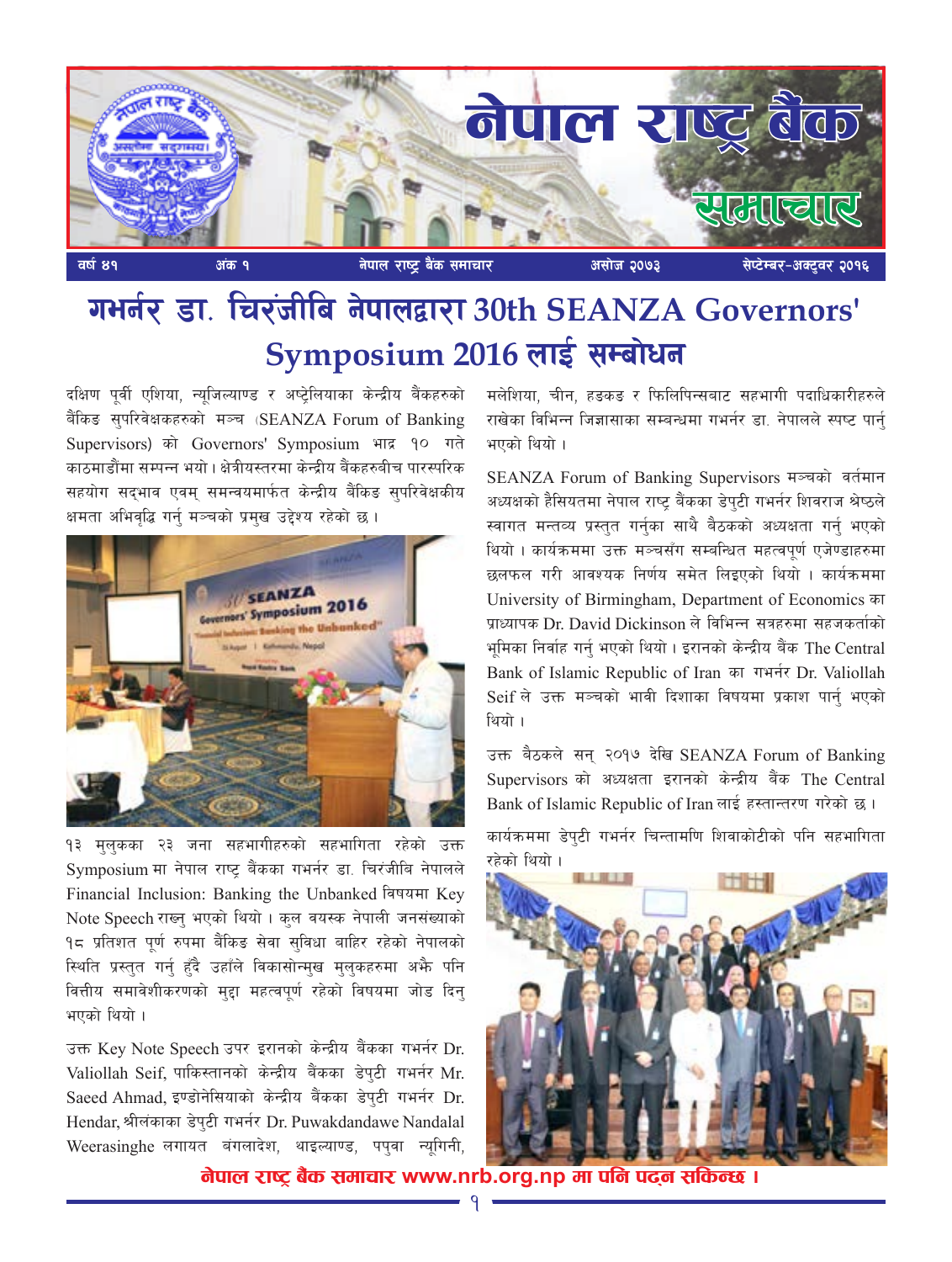



# **SEANZA** केन्द्रीय बैंकिङ तालिम

नेपाल राष्ट बैंकको आयोजनामा South East Asia, New Zealand and Australia (SEANZA) Forum of Banking Supervisors ले भाद्र ५ गतेदेखि ९ गतेसम्म (२१-२५ अगस्त, २०१६) काठमाडौंमा केन्द्रीय बैंकिङ तालिम सञ्चालन गऱ्यो । कुल २**०** वटा मुलुक सदस्य रहेको उक्त Forum of Banking Supervisors बाट १३ मलकका २१ जना केन्द्रीय बैंकका अधिकतहरु तालिममा सहभागी रहेका थिए । उक्त तालिम कार्यक्रममा विदेशी प्रतिष्ठित संस्थाहरुबाट श्रोत व्यक्तिहरु आमन्त्रित गरिएको थियो भने बेलायतको University of Birmingham का प्राध्यापक Dr. David Dickinson, Course Director को रूपमा रहन् भएको थियो ।

उक्त तालिमबाट सदस्य केन्द्रीय बैंकका कर्मचारीहरुको सुपरिवेक्षकीय दक्षता र ज्ञान अभिवृद्धि भई समग्र केन्द्रीय बैकिङ क्षमता बढ्नुका साथै सदस्य राष्ट्रका सहभागीहरु बीच विचार तथा अनुभवको आदान प्रदान हने बैंकले विश्वास गरेको छ ।

## एकीकृत कारोबार

साविकका इजाजतपत्रप्राप्त वित्तीय संस्थाहरु मालिका विकास बैंक लिमिटेड. महालक्ष्मी फाइनान्स लिमिटेड र सिद्धार्थ फाइनान्स लिमिटेड एक आपसमा सम्पूर्ण सम्पत्ति तथा दायित्व सर्ने गरी गाभिई भदौ १९ गतेदेखि महालक्ष्मी विकास बैंक लिमिटेडको नामबाट एकीकृत कारोबार सञ्चालन भएको छ।

साविकका इजाजतपत्रप्राप्त वित्तीय संस्थाहरु ज्योति विकास बैंक लिमिटेड र भिामरुक विकास बैक लिमिटेड एक आपसमा सम्पर्ण सम्पत्ति तथा दायित्व सर्ने गरी गाभिई साउन २८ गतेदेखि ज्योति विकास बैंक लिमिटेडको नामबाट एकीकृत कारोबार सञ्चालन भएको छ।

# गभर्नर डा. नेपालद्वारा केन्द्रीय कार्यालयको समुद्घाटन

गभर्नर डा. चिरंजीबि नेपालले भदौ १<mark>४ गते न्</mark>वाकोटको मदानप्**रमा आशा लघ्**वित्त वित्तीय संस्था, केन्द्रीय कार्यालयको एक कार्यक्रम बीच समुदुघाटन गर्नुभयो ।



उक्त कार्यालयको समदघाटन पश्चात् मन्तव्य राख्न हँदै प्रमुख अतिथि गभर्नर डा. नेपालले गरिब तथा विपन्न वर्गको आर्थिक उत्थानको लागि लघवित्त वित्तीय संस्थाहरुको अहम भूमिका रहेको बताउन भयो । उहाँले न्यून आय हनेहरुलाई उद्यमशील बन्न

सहयोग गरी उनीहरुको जीवनस्तर उकासेर आर्थिक रुपले सक्षम बनाउन् नै लघुवित्त वित्तीय संस्थाहरुको प्रमुख उद्देश्य रहेको उल्लेख गर्नुभयो ।

लघवित्त वित्तीय संस्थाहरु नाफा भन्दा सेवामुखी हुन् पर्नेमा गभर्नर डा. नेपालले जोड दिन्भयो।संस्थाले नाफाको केही अंश समाज र मुलुकको लागि खर्च गर्नुपर्ने दायित्वको स्मरण गराउनु हुँदै उहाँले बैंक तथा वित्तीय संस्थाहरुलाई जनताको घरदैलामा गई सेवा दिन आग्रह गर्न्भयो। साथै, सर्वसाधारणलाई

> अनमतिपत्र प्राप्त वित्तीय संस्थाहरुसँग कारोबार गरी उद्योग व्यवसायमा लाग्न पनि उहाँले सल्लाह दिनभयो।

कार्यक्रममा गभर्नर डा. नेपालले कनै पनि काम सानो ⁄ ठ्लो नहने तथ्य उजागर गर्दै खाडी मुलुक तथा अन्य देशमा कठिन श्रम गर्नुको साटो



स्वदेशमै पसिना बगाएमा आफ्नो मालिक आफैं हन सकिने र देशलाई आत्मनिर्भर बन्न सहयोग पग्ने धारणा पनि राख्नुभयो।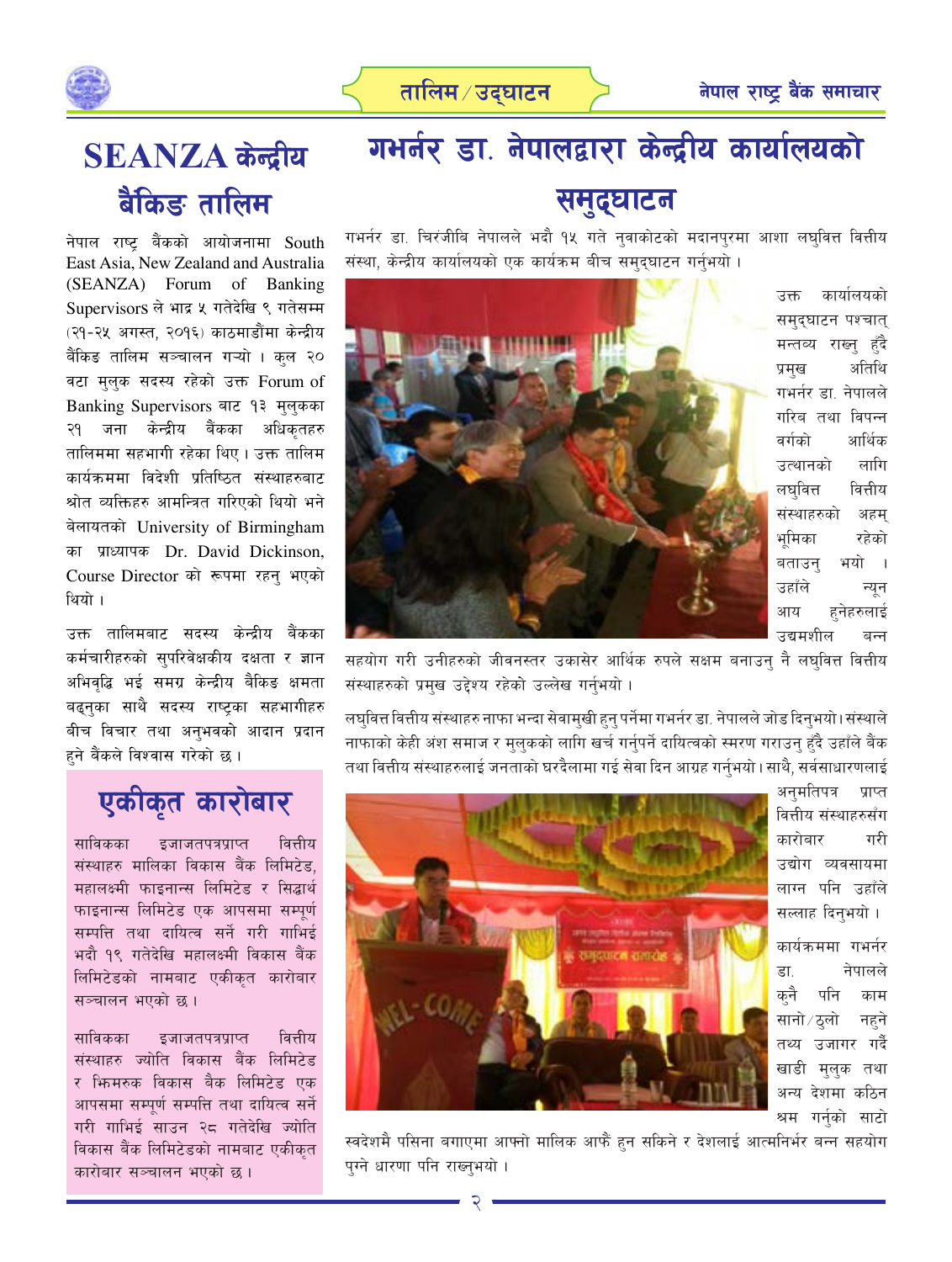



## गभर्नर डा. नेपालबाट एकीकृत कारोबारको शुभारम्भ

गभर्नर डा. चिरंजीबि नेपालले भदौ १७ गते काठमाडौंमा साविक भिबोर विकास बैंक लिमिटेड र सोसाइटी डेभलपमेण्ट बैंक लिमिटेड एकापसमा मिलेर बनेको भिबोर सोसाइटी डेभलपमेण्ट बैंक लिमिटेडको एकीकृत कारोबारको शुभारम्भ गर्नुभयो ।

कार्यक्रममा प्रमुख उक्त अतिथिका रुपमा मन्तव्य राख्न् हुँदै गभर्नर डा. नेपालले

बैंक तथा वित्तीय संस्थाहरुले सर्वसाधारण निक्षेपको जनताबाट संकलन गरेको होसियारीपुर्वक सही र समुचित प्रयोग गर्नुपर्ने बताउन् भयो । निक्षेपको गलत प्रयोग गर्ने संस्था समस्याग्रस्त हुने, सजायको भागी<mark>दा</mark>र



हुने र त्यसले जनताको विश्वास पनि गुमाउने उहाँले उल्लेख गर्नुभयो ।

नेपालका बैंक तथा वित्तीय संस्थाहरु अन्तर र्षिट्य स्तरको हुनु पर्नेमा जोड दिँदै गभर्नर डा. नेपालले विकास बैंकहरुमा पनि बासेल ३ लाग् गरिने जानकारी सो कार्यक्रममा दिनुभयो ।

उहाँले तरकारी. चामल आदिको आयातको आँकड़ा प्रस्तत गर्दै कृषि क्षेत्रमा लगानीको लागि प्रशस्त अवसरहरु रहेको तथ्य उजागर गर्नभयो बैंकहरुलाई र जनताको घरदैलोमा पग्न आग्रह गर्नभयो ।

गभर्नर डा. नेपालले प्रविधिको द्रुपयोग गरी विभिन्न देशका बैंकहरुमा भएका ठगीका घटनाहरुको उदाहरण दिन् हँदै नवीनतम र सुरक्षित

सूचना प्रविधिको प्रयोग गरी जोखिम कम गर्न बैंक तथा वित्तीय संस्थाहरुलाई सुभ्फाव दिनभयो । सो कार्यक्रममा बैंकिङ व्यवसायमा अनशासन, पारदर्शिता र इमान्दारिता जरुरी रहेको धारणा पनि उहाँले राख्नुभयो ।

### गभर्नर डा. नेपालबाट फिनलिको लोकार्पण

गभर्नर डा चिरंजीबि नेपालले भदौ १७ गते प्रकाश कोइरालाद्वारा लिखित वित्तीय साक्षरता सम्बन्धी चित्र किताब फिनलिको (Financial Literacy Comics -Finlico चापागाउँस्थित को बज्रवाराही उच्च

माध्यमिक विद्यालयमा विमोचन गर्नुभयो ।

सो पुस्तकको विमोचन पश्चात् मन्तव्य दिन् हँदै गभर्नर डा. नेपालले हरेक व्यक्तिलाई वित्तीय साक्षर बनाउनका लागि फिनलिको निकै उपयोगी हने विश्वास व्यक्त गर्नुभयो । सजिलो तरिकाले वित्तीय ज्ञान अभिवृद्धि गर्दै पैसाको सदपयोग गर्न तथा उद्यमी बनी आफ्नै खट्टामा



उभिन सिकाउने भएकोले फिनलिकोको विशेष महत्व रहेको विचार पनि उहाँले व्यक्त गर्नुभयो ।

उक्त कार्यक्रममा बैंक तथा वित्तीय संस्थासँग सम्बन्धित पदाधिकारीहरुको उल्लेख्य उपस्थिति रहेको थियो । कार्यक्रममा विमोचित उक्त पस्तक (फिनलिको) ३०० प्रति वितरणका लागि नेपाल राष्ट्र बैंकलाई हस्तान्तरण गरिएको थियो।

### बैंक सुपरिवेक्षण विभागद्वारा गोष्ठी आयोजना

सम्पत्ति श्द्धीकरण तथा आतंकवादी कार्यमा वित्तीय लगानी (AML/CFT), ग्राहक पहिचान (KYC) र जोखिममा आधारित सुपरिवेक्षण (RBS) विषयमा बैंक सुपरिवेक्षण विभागले भदौ २४ गते काठमाडौंमा एक कार्यशाला गोष्ठीको आयोजना गऱ्यो ।

उक्त गोष्ठीको उद्घाटन सत्रमा डेपुटी गभर्नर शिबराज श्रेष्ठले सम्पत्ति शुद्धीकरणका लागि हनसक्ने संभावित कारोबारलाई पहिचान गरी सोको निराकरण तर्फ सबै सरोकारवाला सजग हनुपर्ने विचार व्यक्त गर्नुभयो । कार्यक्रमको उद्देश्य माथि प्रकाश पार्दै बैंक सपरिवेक्षण विभागका कार्यकारी निर्देशक नारायणप्रसाद पौडेलले विगत केही वर्ष यता सम्पत्ति शुद्धीकरण तथा आतंकवादी कार्यमा वित्तीय लगानी निवारणका लागि सुपरिवेक्षकीय पहुँचलाई थप प्रभावकारी बनाउँदै लगिनुका साथै जोखिममा आधारित सुपरिवेक्षण लाग् गरिएको जानकारी गराउन भयो।

निर्देशक ऋषिकेश भट्ट र उपनिर्देशक वासुदेव भट्टराईले वार्ता प्रस्तुत गर्नुभएको सो कार्यक्रममा नेपाल राष्ट्र बैंकका अधिकतहरु लगायत २८ वटा वाणिज्य बैंकका प्रतिनिधिहरुको सहभागिता रहेको थियो ।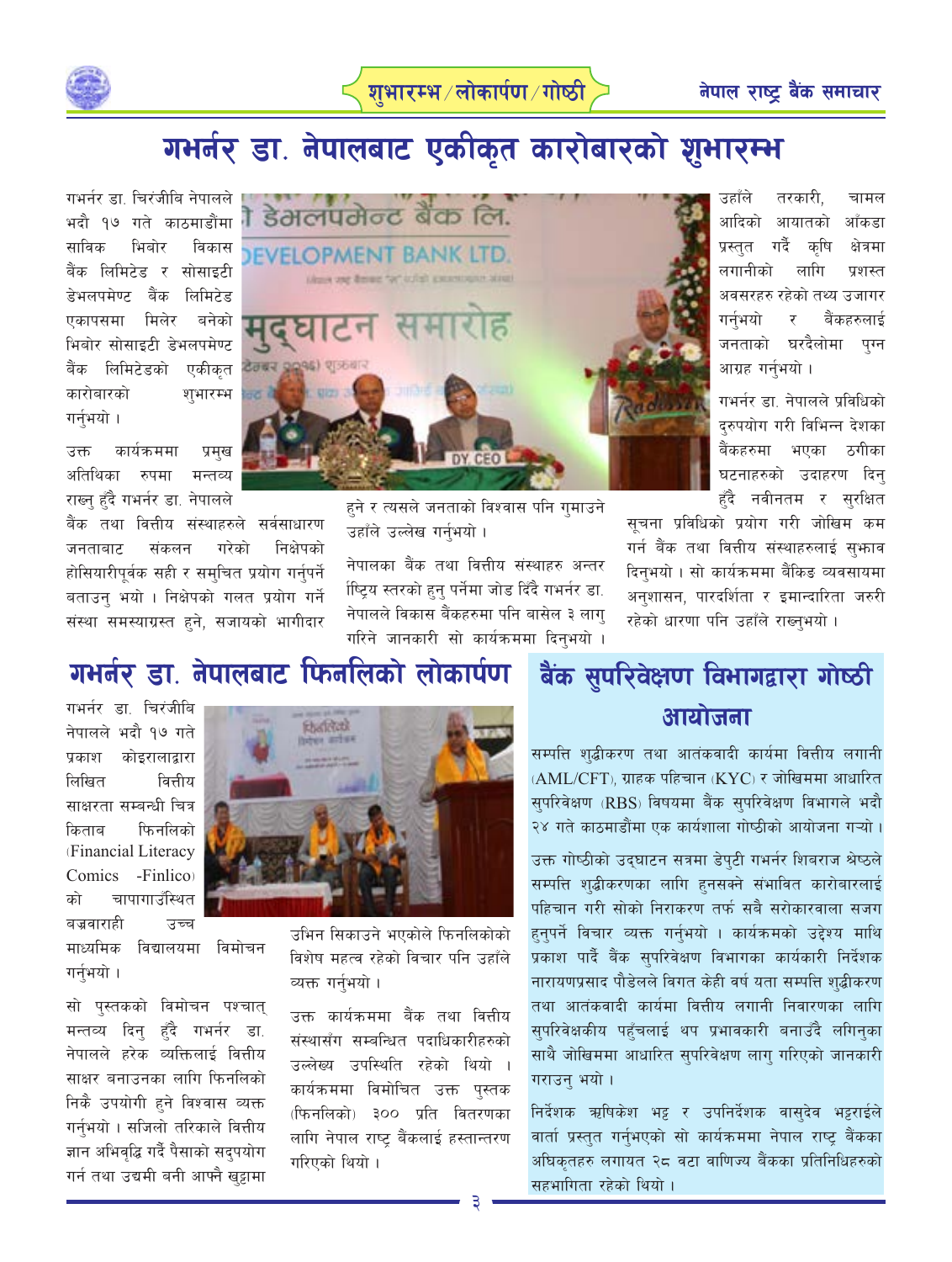

# गभर्नर डा. नेपालद्वारा एनएमबी बैंक लिमिटेडको शाखा कार्यालयहरुको उद्घाटन

गभर्नर डा. चिरंजीबि नेपालले भदौ १२ गते पाल्पाको तानसेनमा एनएमबी बैंक लिमिटेडको शाखा कार्यालयको उद्घाटन गर्नुभयो । उद्घाटन पश्चात् मन्तव्य दिनुहुँदै गभर्नर डा. नेपालले आर्थिक वृद्धिका प्रशस्त अवसरहरु रहेकोले नै बैंकका शाखाहरु विस्तार हुँदै गएको बताउन् भयो । स्थानीय व्यापारी तथा व्यवसायी एवम् आम जनताले बैंकिङ विस्तारको सक्दो लाभ लिनुपर्ने धारणा पनि उहाँले व्यक्त गर्नुभयो ।

सो अवसरमा गभर्नर डा. नेपालले निक्षेपकर्ताको तुलनामा कर्जा प्रवाह न्युन रहेको बताउन् हुँदै व्यापार तथा व्यवसाय मार्फत आय आर्जन गर्न र रोजगारी सिर्जना गरी आर्थिक तथा सामाजिक रुपमा योगदान दिन सुभाव दिनुभयो । उहाँले कृषि तथा पर्यटन जस्ता उत्पादनशील क्षेत्रमा बैंकले सलभ तरिकाले ऋण प्रवाह गरी उत्पादनशील क्षेत्रलाई प्रोत्साहित गर्नुपर्ने बताउन् भयो।

गभर्नर डा. नेपालले सोही दिन एनएमबी बैंक लिमिटेड, भैरहवा शाखाको पनि उद्घाटन गर्नुभयो । उद्घाटन कार्यक्रमलाई सम्बोधन गर्नुहुँदै उहाँले अन्तर्राष्टिय विमानस्थल निर्माण तथा राजमार्ग विस्तारका कार्य समेत भइरहेकोले रुपन्देही जिल्ला र आसपासको क्षेत्रमा औद्योगिक तथा पयर्टनको धेरै राम्रा अवसरहरु रहेको बताउन् भयो । देश विकासका लागि उत्पादनशीलता बढाई देशमा नै रोजगारी सिर्जना गर्नुको विकल्प नरहेको उल्लेख गर्न्हुदै उहाँले वैदेशिक रोजगारीमा जाने युवाहरूलाई

### शपथ ग्रहण

अर्थ सचिव डा. शान्तराज सुवेदीले भदौ २३ गते सर्वोच्च अदालतका सम्माननीय प्रधान न्यायाधीश सशीला कार्की समक्ष नेपाल राष्ट बैंकको सञ्चालक समिति सदस्यको शपथ ग्रहण गर्नुभयो ।



उक्त शपथ ग्रहण कार्यक्रममा गभर्नरको कार्यालयका निर्देशक राजेन्द्र पण्डित लगायत सर्वोच्च अदालतका पदाधिकारीहरुको उपस्थिति रहेको थियो ।



आफ्नै मुलुकमा काम गर्न सक्ने वातावरण बनाई बैंकले ऋण प्रवाह गर्न पर्ने करा बताउन् भयो।

कार्यक्रममा प्रचुर सम्भावना बोकेका क्षेत्रहरुमा वित्तीय संस्थाहरुले सुलभ सेवा प्रदान गरी लगानी मैत्री वातावरण बनाउन् पर्ने तथा स्थानीय जनताले पनि यस्ता अवसरहरुको लाभ लिई आफ्नो आय आर्जन वृद्धि गर्नुका साथै समग्र देश विकासमा योगदान पुऱ्याउनु पर्ने विचार गभर्नर डा. नेपालले व्यक्त गर्नुभयो । बैंकहरुले सुलभ सेवा दिई देशको आर्थिक विकासमा महत्वपूर्ण योगदान दिने विश्वास पनि उहाँले व्यक्त गर्न भयो।

## विप्रेषण कम्पनी तथा मनिचेञ्जरहरुले चुक्ता पुँजी वृद्धि गर्नुपर्ने

विप्रेषण तथा मुद्रा सटही सम्बन्धी कार्य गर्ने संस्थाहरुले चुक्ता पँजी वृद्धि गरी २०७४ असार मसान्तसम्ममा निम्न बमोजिम न्यूनतम चक्ता पँजी कायम गर्नपर्ने व्यवस्था गरिएको विदेशी विनिमय व्यवस्थापन विभागले जनाएको छ।

#### विप्रेषण कम्पनीतर्फ

- १. विदेशस्थित प्रिन्सिपल कम्पनीको एजेण्ट भई विप्रेषणको कारोबार गर्ने कम्पनीहरुले रु २ करोड़।
- २. प्रिन्सिपल कम्पनी भई कारोबार गर्ने विप्रेषक कम्पनीहरुले रु. 90 करोड़।
- ३. रेमिटान्स कार्ड जारी गर्ने विप्रेषण कम्पनीहरुले रु. २५ करोड़। मनिचेञ्जरतर्फ
- १. परिवर्त्य विदेशी मुद्राको खरिद कारोबार गर्ने संस्थाहरुले रु. १५ लाख ।
- २. भारतीय रुपैयाँ खरिद ∕बिकी र परिवर्त्य विदेशी मुद्राको खरिद कारोबार गर्ने संस्थाहरुले रु. २० लाख।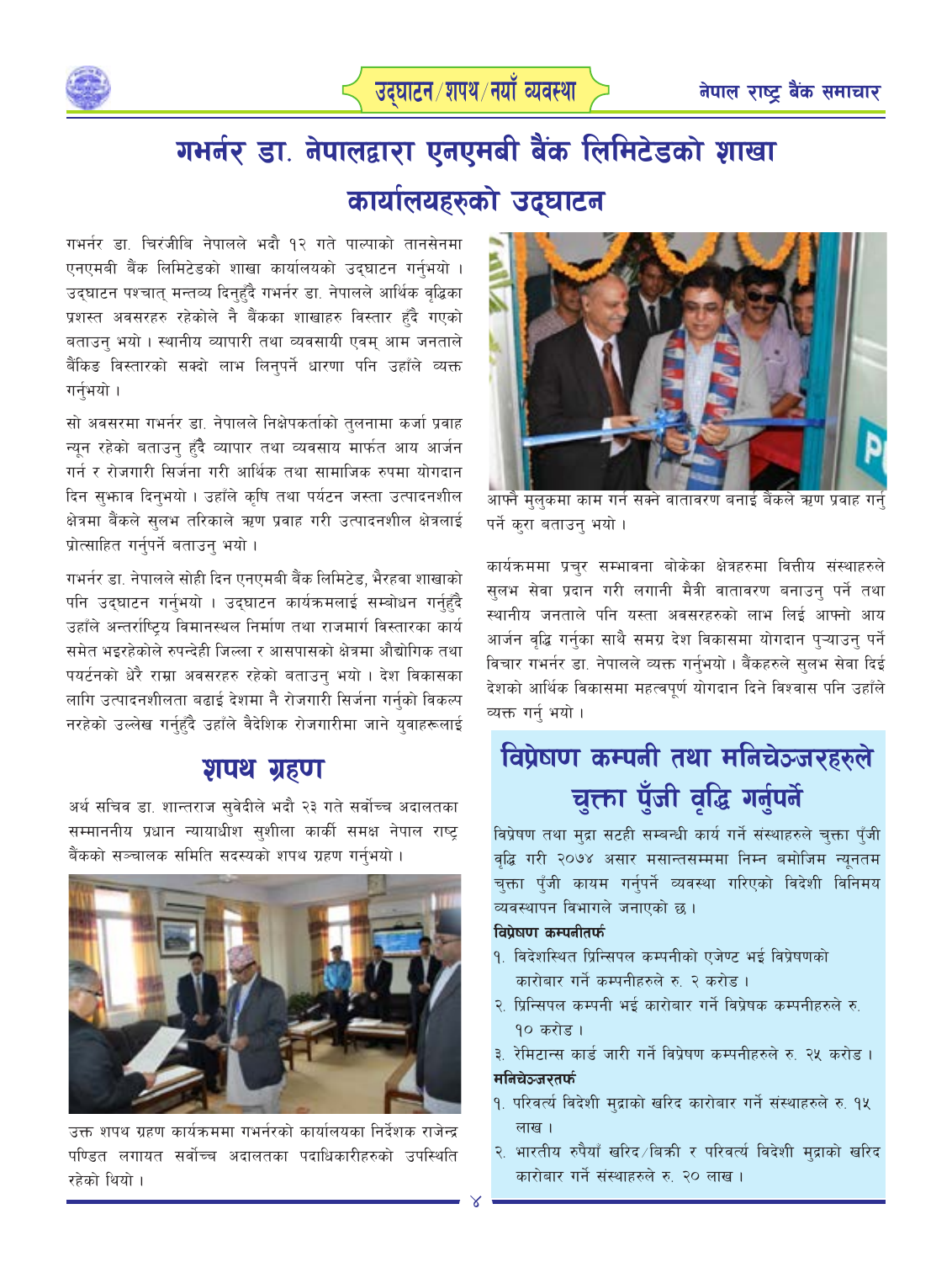

## डेपुटी गभर्नर चिन्तामणि शिवाकोटीद्वारा जनकपुर कार्यालयको निरीक्षण भ्रमण

डेपटी गभर्नर चिन्तामणि शिवाकोटीले भदौ ३ गते जनकपुर कार्यलयको निरीक्षण भ्रमण गर्नभयो। सो क्रममा उहाँले जनकपर कार्यालयका सबै फाँटहरुको कार्यपद्धतिको जानकारी लिनुका साथै कार्यालयले आयोजना गरेको स्वागत कार्यक्रमलाई सम्बोधन गर्नुभयो । सो सम्बोधनमा उहाँले नेपाल राष्ट् बैंकका काम कारवाही, पछिल्ला घटनाक्रम, कर्मचारीहरुका माग तथा वृत्ति विकास, देशको आर्थिक परिवेशका साथै अन्य समसामयिक विषयहरुका बारेमा प्रकाश पार्नुभयो ।



गभर्नर शिवाकोटीलाई अवगत भएको थियो । सो गराउन अवसरमा उपनिर्देशक केशवप्रसाद तिमल्सिनाले स्वागत मन्तव्य राख्न भएको थियो भने उपनिर्देशक (क.) रामवृक्ष पण्डितले धन्यवाद ज्ञापन गर्नुभएको थियो ।

कार्यक्रममा नेपाल राष्ट बैंक कर्मचारी संघ, जनकपर कार्यालयका उपाध्यक्ष शिवनारायण भ्रा. नेपाल वित्तीय संस्था कर्मचारी संघ, जनकपुर कार्यालयका अध्यक्ष गंगेशकुमार भा तथा नेपाल राष्ट्रिय कर्मचारी संगठन, जनकपुर कार्यालयका अध्यक्ष उदयकुमार मण्डलले कर्मचारीको वृत्ति विकास

जनकपुर कार्यालयका कर्मचारीहरुको उपस्थिति रहेको उक्त कार्यक्रममा जनकपुर कार्यालयका निर्देशक मुक्न्द महतले जनकपुर कार्यालयका काम कारवाही तथा स्थानीय स्तरका समस्याहरुका बारेमा डेपुटी

र संस्थागत सुधार सम्बन्धमा आ-आफ्ना धारणाहरु व्यक्त गर्नभएको थियो ।

### आर्थिक तथा बैंकिङ तथ्यांक सम्बन्धी गोष्ठी

विराटनगर कार्यालयले भदौ १३ गते सुनसरी जिल्लाको इटहरीमा आर्थिक तथा बैंकिङ तथ्यांक सम्बन्धी गोष्ठी आयोजना गऱ्यो ।

गोष्ठीमा विराटनगर उक्त कार्यालयका निर्देशक रामु पौडेलले उपस्थित सबैलाई धन्यवाद दिँदै सहभागीहरुको तर्फबाट उठान भएका सुभ्राव, जिज्ञासा एवम् विषयवस्तुलाई सम्बोधन गर्नभयो । साथै, सहभागीहरुबाट प्राप्त भएका सुभ्रावहरुलाई नेपाल राष्ट्र बैंकको



सिर्जना बाँस्तोला तथा सहायक निर्देशक राजेश धिमिरेले विराटनगर कार्यालयले संकलन र प्रशोधन गर्ने आर्थिक तथा बैंकिङ तथ्यांकको उपयोग, महत्व र समस्या सम्बन्धमा संक्षिप्त कार्यपत्र प्रस्तुत गर्नुभयो ।

विराटनगर कार्यालयका सहायक निर्देशक विना ढकालले स्वागत मन्तव्य व्यक्त गर्नुभएको र सहायक रामकृष्ण राईले सञ्चालन गर्नुभएको सो कार्यक्रममा भगपा,

नीति निर्माण गर्ने सम्बन्धित विभागमा प्रवाह गर्ने एवम् क्षेत्रीय स्तरको कार्यालयको हैसियतले गर्न सक्ने सहयोग तथा समन्वयलाई आगामी दिनहरुमा अफ्र प्रभावकारी बनाउदै लैजाने प्रतिबद्धता पनि उहाँले व्यक्त गर्नुभयो । उपनिर्देशक तुलसीप्रसाद घिमिरेले विराटनगर कार्यालयले गर्ने तथ्यांक संकलनका सम्बन्धमा संक्षेपमा प्रकाश पार्नुभयो ।

विराटनगर कार्यालयले नियमित रुपमा गर्ने गरेको वार्षिक तथा अर्धवार्षिक आर्थिक गतिविधि सम्बन्धी अध्ययन प्रतिवेदन तयार पार्ने सिलसिलामा आयोजना गरिएको उक्त कार्यक्रममा उपनिर्देशक

इलाम, मोरङ, सुनसरी, धनकुटा र सप्तरी स्थित तथ्यांक संकलन गरिने सरकारी कार्यालयहरु, औद्योगिक एवम् व्यापारिक प्रतिष्ठान, बैंक तथा वित्तीय संस्था, सहकारी एवम् कृषि क्षेत्रका प्रतिनिधिहरु सहित स्थानीय उद्योग तथा व्यापार, संघ संगठन र प्रतिष्ठानका उच्च पदस्थ व्यक्तित्वहरुको उल्लेख्य सहभागिता रहेको थियो।

सहभागीहरुले कार्यक्रम अत्यन्तै राम्रो भएको भन्दै यस्ता कार्यक्रमहरुलाई निरन्तरता दिन् पर्ने विचार व्यक्त गरेका थिए ।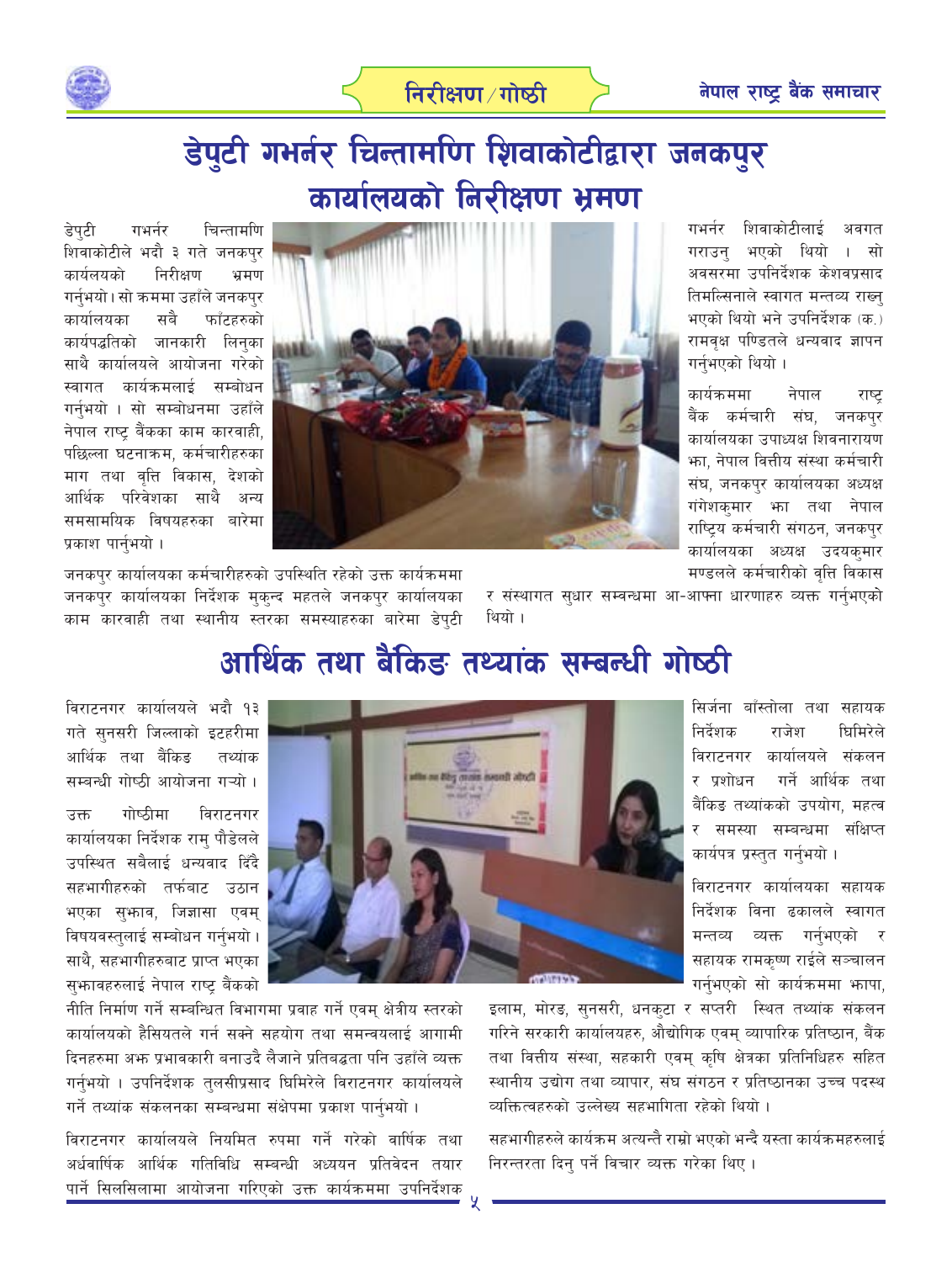

## पूर्व सेवाकालीन तालिम कार्यक्रम सम्पन्न

डेपुटी गभर्नर शिवराज श्रेष्ठले भदौ ५ गते बैकर्स प्रशिक्षण केन्द्रमा पूर्व सेवाकालीन (Pre-service) तालिमको उद्घाटन गर्नुभयो । उद्घाटन मन्तव्यमा उहाँले नवनियुक्त अधिकृत कर्मचारीहरुलाई स्वागत गर्नुको साथै बैंकको प्रमुख कार्यहरुको बारेमा जानकारी दिनभयो ।



प्रशासन सेवातर्फको सहायक निर्देशक (अधिकृत तृतीय) पदमा भदौ १ गते नियुक्त हुनु भई सेवा प्रवेश गर्नु भएका २३ जना अधिकृत कर्मचारीहरुको लागि आयोजना गरिएको सो तालिम कार्यक्रमको समापन भदौ १० गते डेपुटी गभर्नर चिन्तामणि शिवाकोटीको प्रमुख आतिथ्यमा भयो । समापन कार्यक्रममा उहाँले नवनियुक्त अधिकृत कर्मचारीहरुलाई प्रमाण-पत्र वितरण गर्नुको साथै प्रेरणामूलक मन्तव्य दिन्भयो ।

कायम मुकायम निर्देशक रामप्रसाद गौतमले धन्यवाद ज्ञापन गर्नु भएको उक्त तालिम कार्यक्रमको सञ्चालन उपनिर्देशक विष्णुप्रसाद खनाल र सहायक निर्देशक रबिन्द्र बज्राचायले गर्न भएको थियो।

### सञ्चालक अर्याल फ्रान्समा



सञ्चालक समितिका सदस्य रामहरि अर्याल 6TH ECONOMICS AND FINANCE **CONFERENCE मा** सहभागी सेप्टेम्बर १६ मा स्वदेश फर्कन् भयो। PARIS, FRANCE मा आयोजित उक्त सम्मेलनमा सहभागी हुन उहाँ सेप्टेम्बर ४ मा त्यसतर्फ प्रस्थान गर्नुभएको थियो ।

## डेपुटी गभर्नर चिन्तामणि शिवाकोटीबाट ताम्रपत्रको अनावरण

भदौ ११ गते डेपुटी गभर्नर चिन्तामणि शिवाकोटीले कन्चनपुर जिल्लाको श्रीपुर बेलोरीमा 'घोडीघोडा लघुवित्त वित्तीय संस्था लि' को एक समारोह बीच ताम्रपत्रको अनावरण गर्नुभयो ।

ताम्रपत्रको अनावरण पश्चात मन्तव्यको क्रममा डेपटी गभर्नर शिवाकोटीले घोडीघोडा लघुवित्त वित्तीय संस्थाले लगानीका लागि बीमा भएका नयाँ क्षेत्र पहिल्याउन् पर्ने, संस्थाका जिम्मेवार व्यक्तिहरूले नियमपूर्वक आर्थिक कारोबार गर्नुपर्ने, धितोको मुल्याङ्कन सही तरिकाले गर्नुपर्ने तथा कर्जाको सदुपयोग गर्नुपर्ने कुरामा जोड दिँदै उक्त संस्थाको उत्तरोत्तर प्रगतिको कामना गर्नभयो । उक्त कार्यक्रममा धनगढी कार्यालयका निर्देशक विश्रुत थापाले पनि संस्थाको प्रगतिको लागि शुभकामना दिन् भएको थियो ।

भदौ १२ गते डेपुटी गभर्नर चिन्तामणि शिवाकोटीले नेपाल राष्ट् बैंक, धनगढी कार्यालयको अवलोकन भ्रमण गर्नुभयो ।

सो अवसरमा धनगढी कार्यालयद्वारा आयोजित स्वागत तथा भेटघाट कार्यक्रममा उहाँले आफ्ना भनाइहरु राख्दै कर्मचारीहरूबीच भाइचाराको सम्बन्ध मार्फत संस्थाको गरिमा उच्च राख्नु पर्ने, बैंक तथा वित्तीय संस्थाको नियमित निरीक्षण तथा अनुगमन गर्नुपर्ने, सफानोट नीतिको अनिवार्य पालना गर्न्∕गराउन् पर्ने क्रामा जोड दिन्भयो । नेपाल राष्ट् बैंकले सम्पन्न गर्दै गरेका काम तथा सामना गर्नुपर्ने चुनौतीका बारेमा पनि उहाँले प्रकाश पार्नुभयो ।

उक्त स्वागत तथा भेटघाट कार्यक्रममा धनगढी कार्यालयका निर्देशक विश्रुत थापाले धनगढी कार्यालयको काम कारवाही तथा वर्तमान अवस्थाका बारेमा र युनियनका अध्यक्षहरूले कार्यालय तथा कर्मचारीका समस्याहरुका बारेमा डेपटी गभर्नर शिवाकोटीलाई अवगत गराउन् भएको थियो ।

# डेपुटी गभर्नर शिवाकोटी वार्षिक बैठकमा

डेपुटी गभर्नर चिन्तामणि शिवाकोटी CALIFORNIA, USA मा आयोजित 19TH APG ANNUAL MEETING मा सहभागी भई सेप्टेम्बर ७ मा स्वदेश फर्कन् भयो । उहाँ सो बैठकमा सहभागी हन सेप्टेम्बर १ मा त्यसतर्फ प्रस्थान गर्न्भएको थियो । वित्तीय जानकारी एकाइका उपनिर्देशक हरिकुमार नेपालको पनि उक्त बैठकमा सहभागिता रहेको थियो।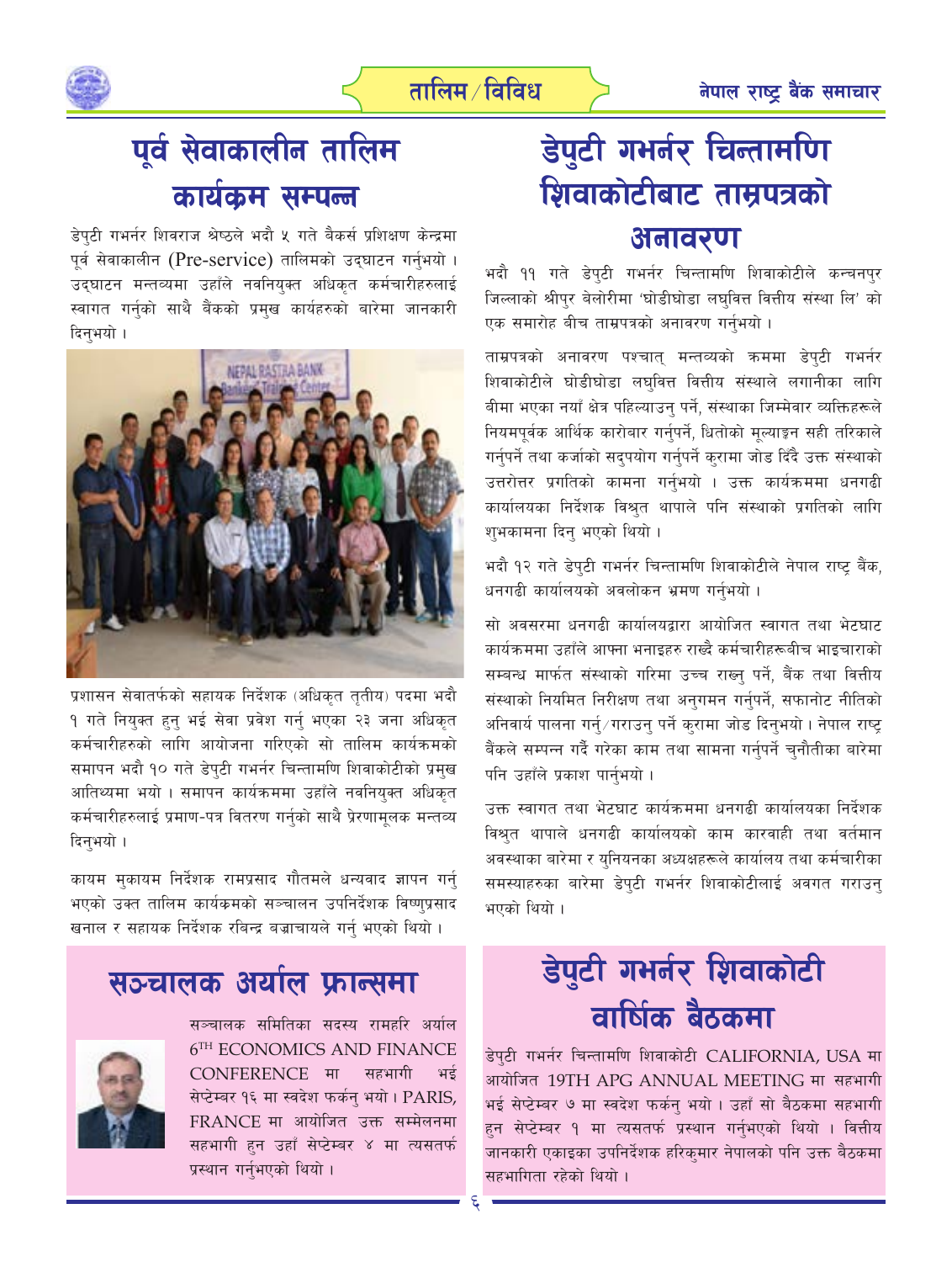उपत्यका बाहिरका कार्यालयहरुका अनसन्धान एकाइहरुमा कार्यरत

सबै जिम्मेवार कर्मचारीहरु सधैं क्रियाशील रहनुपर्ने बताउन भयो।



# आर्थिक गतिविधि तथा विशेष अध्ययन सम्बन्धी प्रशिक्षण तथा अन्तरक्रिया कार्यक्रम

अनसन्धान विभागले उपत्यका बाहिरका कार्यालयहरुका अनसन्धान एकाइमा कार्यरत अधिकृतहरुका लागि भदौ २३ र २४ गते बैंकर्स

> अनुसन्धान विभागका निर्देशक प्रदीपराज पौडयालले स्वागत मन्तव्य प्रकट गर्दै कार्यक्रमको उद्देश्य तथा महत्व माथि प्रकाश पार्न भएको थियो । उपनिर्देशक डा. रामशरण खरेलले "उपत्यका बाहिरका कार्यालयहरुबाट गरिएका विशेष अध्ययनहरुको अवस्था र सुधारका संभावना" विषयमा वार्ता प्रस्तुत गर्न भएको थियो । उपनिर्देशक श्री माधव दंगालले "Proposal and Report Writing" विषयमा वार्ता प्रस्तुत गर्न भएको थियो । त्यसैगरी,

सहायक निर्देशकद्वय आशबहादुर थापा र मनोज कमार के. सी. ले "स्थलगत अध्ययन तथा प्रतिवेदन लेखन" विषयमा वार्ता प्रस्तुत गर्दै आर्थिक गतिविधि तथा विशेष अध्ययन मार्गदर्शन २०७० बमोजिम आर्थिक गतिविधि अध्ययनका ऋममा तथ्याङ् संकलनदेखि प्रतिवेदन

> कार्यहरुलाई लेखनसम्मका व्यवस्थित बनाउन अपनाउन् पर्ने विधिहरु वर्णन. उक्त कार्यमा अनुभव गरिएका विभिन्न समस्याहरुको पहिचान एवम समाधानका संभावनाहरु प्रस्तुत गर्नुभएको थियो।

कार्यक्रममा उपत्यका बाहिरका प्रत्येक कार्यालयहरुबाट २⁄२ कर्मचारीहरुको जना सहभागिता रहेको थियो। प्रत्येक कार्यालयका सहभागीहरुलाई आर्थिक गतिविधि अध्ययन. विशेष अध्ययन तथा

आकस्मिक अध्ययनका क्रममा आ-आफ्ना अनुभवहरु एवम् आवश्यक सुभावहरु प्रस्तुत गर्न समय दिइएको थियो । सबै सहभागीहरुबाट कार्यक्रम अत्यन्त उपयोगी भएको प्रतिक्रिया प्राप्त भएको थियो।

केन्द्र. थापाथलीमा प्रशिक्षण "आर्थिक गतिविधि तथा विशेष अध्ययन सम्बन्धी प्रशिक्षण अन्तरक्रिया तथा कार्यक्रम" आयोजना गऱ्यो । उक्त कार्यक्रममा अनुसन्धान विभागका कार्यकारी निर्देशक नरबहाद्र थापाले प्रमुख आतिथ्यता ग्रहण गर्नुका साथै "आर्थिक गतिविधि अध्ययन तथा विशेष अध्ययनको प्रकृया, स्वरुप एवम् महत्व" विषयमा वार्ता प्रस्तुत गर्नुभयो ।

कार्यक्रममा वार्ता प्रस्तत गर्दै कार्यकारी निर्देशक थापाले

आर्थिक गतिविधिसँग सम्बन्धित सुचना एवम् तथ्याङ्क संकलनको लागि नेपाल राष्ट्र बैंकले वि. सं. २०२५ मा बैंकका उपत्यका बाहिर रहेका शाखा तथा उपशाखा कार्यालयहरुमा सम्वाददाता फाँटको व्यवस्था गरेको तथा स्थानीय आर्थिक गतिविधिहरुको जानकारी तोकिएको

 $\circ$ 

ढाँचामा अनुसन्धान विभागमा समय-समयमा पठाउनुपर्ने गरी उक्त फाँटको कार्य तोकिएको वि. सं २०३२ मा  $\overline{v}$ सम्वाददाता फाँटलाई क्षेत्रीय अनुसन्धान केन्द्रमा परिणत गरिएको बताउनु भयो। क्षेत्रीय अनुसन्धान केन्द्रको कार्यलाई व्यवस्थित गर्न सर्वप्रथम वि. २०३२ मा निर्देशिका सं. कार्यान्वयनमा ल्याइएको तथा यसलाई वि. सं २०३८, वि. सं. २०४४, वि. सं. २०४९, वि. सं.२०६७ र वि. सं. २०७०

मा समयानुकूल परिमार्जन गरी हालको अवस्थामा आइपुगेको बताउनु हुँदै उहाँले आर्थिक क्षेत्रमा जटिलताहरु थपिँदै गएको परिवेशमा आर्थिक गतिविधि अध्ययन, विशेष अध्ययन एवम् आकस्मिक अध्ययनलाई अभौ व्यवस्थित र विश्वसनीय बनाउन बैंकको अनुसन्धान विभाग र



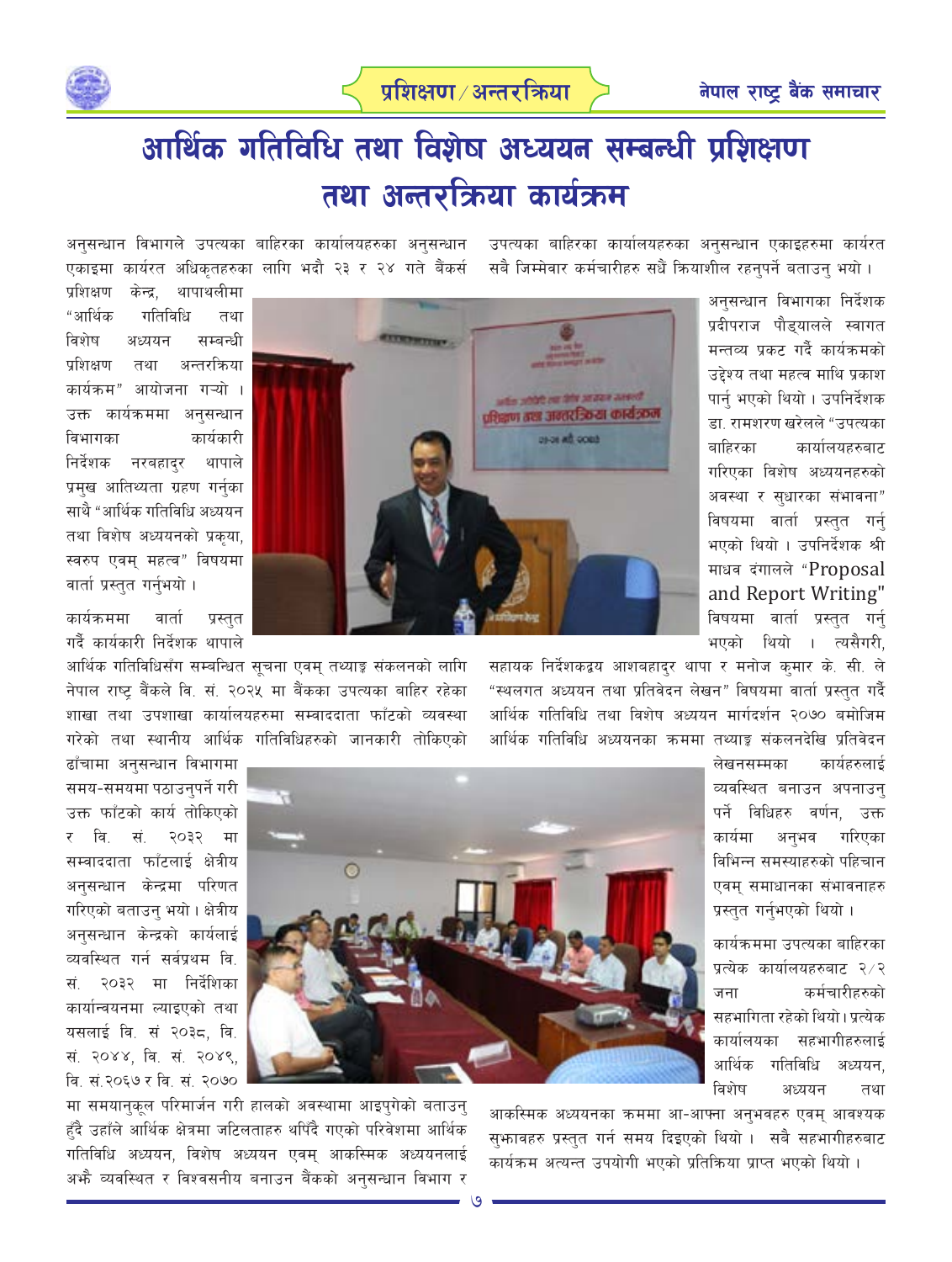

## कार्यकारी निर्देशक तथा निर्देशकहरु अन्तर्राष्ट्रिय कार्यक्रममा

जनशक्ति व्यवस्थापन विभागका कार्यकारी निर्देशक त्रिलोचन पंगेनी 14TH PAYMENT AND SETTLEMENT SYSTEM विषयक कार्यक्रममा सहभागी हन अगस्त २३ मा HELSINKI, FINLAND तर्फ प्रस्थान गर्नभई सेप्टेम्बर ७ मा स्वदेश फर्कन भयो। विकास बैंक सुपरिवेक्षण विभागका उपनिर्देशक राजेन्द्र पौडेल पनि सो कार्यकममा सहभागी हनुहन्थ्यो ।

बैंकिङ कार्यालयका कार्यकारी निर्देशक जनकबहादर अधिकारी **OBSERVATION** TOUR OF MICROFINANCING SYSTEM OF SRI LANKA मा सहभागी हन अगस्त २८ मा COLOMBO, SRI LANKA तर्फ प्रस्थान गर्नुभई सेप्टेम्बर ५ मा स्वदेश फर्कन् भयो ।

विदेशी विनिमय व्यवस्थापन विभागका कार्यकारी निर्देशक भिष्मराज ढंगाना GOLD **RESERVE MANAGEMENT** विषयक कार्यक्रममा सहभागी हुन सेप्टेम्बर १४ LONDON, UNITED KINGDOM मा तर्फ प्रस्थान गर्नुभयो । सोही विभागका उपनिर्देशक ईश्वरीप्रसाद भट्टराई पनि सो कार्यकममा सहभागी हुनुहुन्थ्यो । उहाँहरुको क्रमश: सेप्टेम्बर २६ र अक्टोबर ४ मा स्वदेश फर्कने कार्यक्रम छ ।

वित्त व्यवस्थापन विभागका कार्यकारी निर्देशक ख्यामनारायण ढकाल WORKSHOP ON APPLYING AML/CFT CONTROLS

DELEGATED NON-FINANCIAL TO T **BUSINESSES AND PROFESSIONS** मा सहभागी हुन अगस्त २० मा SEOUL, KOREA तर्फ प्रस्थान गर्न्भई अगस्त २९ मा स्वदेश फर्कन् भयो । उपनिर्देशकहरु विकास बैंक सपरिवेक्षण विभागका हीरादेवी विष्ट र वित्त व्यवस्थापन विभागका आनन्द पौडयाल तथा सहायक निर्देशकहरु बैंक तथा वित्तीय संस्था नियमन विभागका शर्मिला श्रेष्ठ र वित्त व्यवस्थापन विभागका रामेश्वर पोखरेल पनि सो कार्यक्रममा सहभागी हनहन्थ्यो ।

विभागका निर्देशक अनसन्धान डा गोपालप्रसाद भट्ट र बैंकर्स प्रशिक्षण केन्द्रका का.म.निर्देशक रामप्रसाद गौतम HIGH LEVEL SEMINARS FOR DIRECTORS OF RESEARCH AND TRAINING मा सहभागी हन अगस्त १४ मा PAPUA NEW GUINEA तर्फ प्रस्थान गर्नुभई अगस्त २३ मा स्वदेश फर्कन भयो ।

गभर्नरको कार्यालयका निर्देशक डा. प्रकाशकुमार श्रेष्ठ 24TH SAARCHFINANCE COORDINATORS' MEETING मा सहभागी हन अगस्त ३० मा COLOMBO, SRI LANKA तर्फ प्रस्थान गर्नभई सेप्टेम्बर ४ मा स्वदेश फर्कन् भयो ।

लघुवित्त प्रवर्द्धन तथा सुपरिवेक्षण विभागका निर्देशक बलराम पराजली 8TH AFI GLOBAL POLICY FORUM मा सहभागी हुन सेप्टेम्बर ५ मा NADI FIJI तर्फ प्रस्थान गर्नुभई सेप्टेम्बर १७ मा स्वदेश फर्कन भयो । जनकपुर कार्यालयका निर्देशक मकन्द महत PAYMENT SYSTEMS AND INSTRUMENTS विषयक कार्यक्रममा सहभागी हन सेप्टेम्बर ३ मा ISTANBUL, TURKEY तर्फ प्रस्थान गर्नभई सेप्टेम्बर १२ मा स्वदेश फर्कन् भयो । बैंकिङ कार्यालयका उपनिर्देशक खेमराज पौडेल पनि सो कार्यक्रममा सहभागी हुनुहुन्थ्यो ।

सिद्धार्थनगर कार्यालयका निर्देशक रेवतीप्रसाद नेपाल DEVELOPING MANAGERIAL DECISION MAKING SKILLS FOR MARKETING COOPERATIVES विषयक कार्यक्रममा सहभागी हुन सेप्टेम्बर ५ मा BHUVANESHWAR, INDIA तर्फ प्रस्थान गर्नुभई सेप्टेम्बर १२ मा स्वदेश फर्कन् भयो । नेपालगञ्ज कार्यालयका उपनिर्देशक मकन्दराज पौडेल तथा सहायक निर्देशकहरु भुक्तानी प्रणाली विभागका दीपक पोखरेल र लघुवित्त प्रवर्द्धन तथा सुपरिवेक्षण विभागका छविलाल शर्मा पौडेलको पनि सो कार्यक्रममा सहभागिता रहेको थियो ।

संस्थागत योजना विभागका का म्. निर्देशक किशोरकमार ढकाल HUMAN CAPITAL MANAGEMENT AND TALENT DEVELOPMENT विषयक कार्यकममा सहभागी हन अगस्त २० मा KUALA LUMPUR, MALAYSIA तर्फ प्रस्थान गर्नभई अगस्त ३१ मा स्वदेश फर्कन भयो । सोही विभागका उपनिर्देशक राजनविकम थापाको पनि सो कार्यकममा सहभागिता रहेको थियो ।

## अन्तर्राष्ट्रिय कार्यक्रमहरुमा सहभागिता

पोखरा कार्यालयका उपनिर्देशक इन्द्रप्रसाद अधिकारी, लघुवित्त प्रवर्द्धन तथा सुपरिवेक्षण विभागका सहायक निर्देशक सियाराम चौधरी तथा वित्त व्यवस्थापन विभागका सहायक निर्देशकहरु शशीदेवी कर्ण र विष्णुकुमारी थापा REGIONAL SEMINAR ON FINTECH IN CAPITAL MARKET: NEW ECOSYSTEM FOR MARKET BASED FINANCING **DEVELOPMENT AND FINANCIAL**  INCLUSION मा सहभागी हन अगस्त २१ मा BANGKOK, THAILAND तर्फ प्रस्थान गर्नुभई अगस्त २७ मा स्वदेश फर्कन् भयो ।

जनशक्ति व्यवस्थापन विभागका उपनिर्देशक विरेन्द्रदत्त अवस्थी तथा बैंकिङ कार्यालयका सहायक निर्देशकहरु जितेन्द्रनाथ भ्रा र लक्ष्मणसिं बोहरा **INTERNATIONAL** MANAGEMENT OF PROGRAM ON

RURAL FINANCING INSTITUTIONS AND COOPERATING FOR RURAL DEVELOPMENT मा सहभागी हन अगस्त २० मा HYDERABAD, INDIA तर्फ प्रस्थान गर्नभई अगस्त ३० मा स्वदेश फर्कन भयो।

मुद्रा व्यवस्थापन विभागका उपनिर्देशक वीरकाजी शाक्य तथा सहायक निर्देशकहरु अनुसन्धान विभागका राजीव शर्मा रेग्मी, बाँकी ९ पेजमा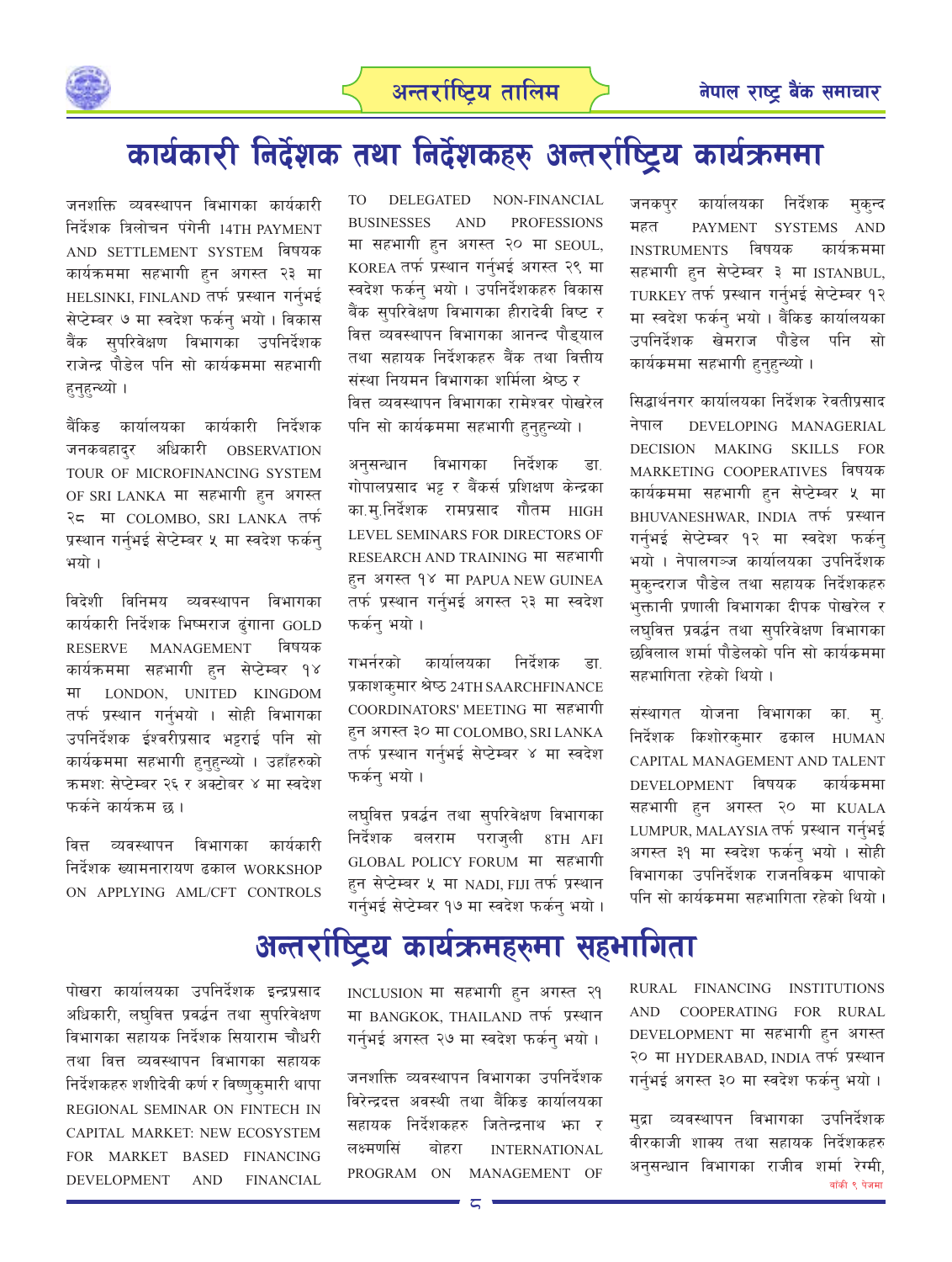



बैंक सुपरिवेक्षण विभागका बिमुल मानन्धर र विकास बैंक सुपरिवेक्षण विभागका श्यामप्रसाद ढकाल THE SEACEN COURSE ON MACROPRUDENTIAL POLICY FIT सहभागी हुन अगस्त १९ मा PAPUA NEW GUINEA तर्फ प्रस्थान गर्नुभयो । उहाँहरु मध्ये शाक्य सेप्टेम्बर १ मा, रेग्मी सेप्टेम्बर ३ मा तथा मानन्धर र ढकाल सेप्टेम्बर ११ मा स्वदेश फर्कन् भयो ।

मुद्रा व्यवस्थापन विभागका उपनिर्देशक रुद्रबहाद्र घिमिरे HUMAN RESOURCE MANAGEMENT विषयक कार्यक्रममा सहभागी हुन सेप्टेम्बर ३ मा FRANKFURT. GERMANY तर्फ प्रस्थान गर्नभई सेप्टेम्बर २२ मा स्वदेश फर्कन भयो ।

बैंक सुपरिवेक्षण विभागका उपनिर्देशक देवेन्द्र गौतम MEETING ON THE NEW **PROVISIONING EXPECTED LOSS** FRAMEWORK AND THE REVISED **STANDARDISED APPROACH FOR** CREDIT RISK मा सहभागी हन सेप्टेम्बर २ मा HONG KONG तर्फ प्रस्थान गर्नुभई सेप्टेम्बर ८ मा स्वदेश फर्कन् भयो ।

बैंक सपरिवेक्षण विभागका उपनिर्देशक ब्द्धराज शर्मा LIQUIDITY ANALYSIS AND LIQUIDITY MANAGEMENT विषयक कार्यक्रममा सहभागी हुन सेप्टेम्बर ११ मा FRANKFURT, GERMANY तर्फ प्रस्थान गर्नुभई सेप्टेम्बर २२ मा स्वदेश फर्कनु भयो ।

जनशक्ति व्यवस्थापन विभागका उपनिर्देशक शशीधर अर्याल FINANCIAL CONSUMER विषयक कार्यक्रममा **PROTECTION** सहभागी हुन सेप्टेम्बर ११ मा FRANKFURT, GERMANY तर्फ प्रस्थान गर्नभई सेप्टेम्बर २६ मा स्वदेश फर्कन् भयो ।

उपनिर्देशकहरु अनुसन्धान विभागका दुर्गेशगोपाल श्रेष्ठ र राष्ट्र ऋण व्यवस्थापन विभागका दिवाकर पोखरेल तथा सहायक निर्देशकहरु अनुसन्धान विभागका मीनप्रसाद पोखरेल र धनगढी कार्यालयका विष्णुदत्त पाण्डे SEACEN SIGNATURE COURSE ON MACROECONOMIC AND MONETARY POLICY मा सहभागी हुन अगस्त २६ मा SEOUL, SOUTH KOREA तर्फ प्रस्थान गर्नभयो । उहाँहरु मध्ये श्रेष्ठ तथा पाण्डे सेप्टेम्बर ४ मा र पोखरेलद्वय र ढकाल सेप्टेम्बर ६ मा स्वदेश फर्कनु भयो ।

सहायक निर्देशकहरु वित्तीय जानकारी एकाइका कृष्णप्रसाद गौतम र कानुन महाशाखाका रेशमराज रेग्मी TECHNICAL AND **TRAINING ASSISTANCE** WORKING GROUP OF EGMONT GROUP OF FINANCIAL INTELLIGENCE UNITS-AD-HOC MEETING मा सहभागी हुन अगस्त २२ मा WARSAW, POLAND तर्फ प्रस्थान गर्नभई सेप्टेम्बर ३ मा स्वदेश फर्कन भयो ।

जनशक्ति व्यवस्थापन विभागका सहायक निर्देशक सुधा श्रेष्ठ **ZURICHER** KANTONALBANK'S FIRST CENTRAL BANK SEMINAR मा सहभागी हन अगस्त २६ मा ZURICH, SWITZERLAND तर्फ प्रस्थान गर्नुभई सेप्टेम्बर ९ मा स्वदेश फर्कन भयो ।

विकास बैंक सुपरिवेक्षण विभागका सहायक निर्देशक सन्तोषकमार लईंटेल MEETING ON THE NEW EXPECTED **LOSS** PROVISIONING FRAMEWORK AND THE REVISED STANDARDISED APPROACH FOR CREDIT RISK मा सहभागी हन सेप्टेम्बर २ मा HONG KONG तर्फ प्रस्थान गर्नुभई सेप्टेम्बर ९ मा स्वदेश फर्कन् भयो ।

कानुन महाशाखाका सहायक निर्देशकहरु हेमराज अधिकारी र योगराज शर्मा FINANCIAL LEGAL **FRAMEWORKS SECTORS** विषयक कार्यक्रममा सहभागी हुन सेप्टेम्बर ३ मा SINGAPORE तर्फ प्रस्थान गर्न्भई सेप्टेम्बर १२ मा स्वदेश फर्कनु भयो ।

विदेशी विनिमय व्यवस्थापन विभागका सहायक निर्देशक डण्डप्रसाद खरेल RESERVE विषयक कार्यक्रममा **MANAGEMENT** सहभागी हुन सेप्टेम्बर १६ मा WARTH, SWITZERLAND तर्फ प्रस्थान गर्नभयो । उहाँ सेप्टेम्बर २७ मा स्वदेश फर्कने कार्यक्रम छ ।

### नियुक्ति/पदस्थापन/कामकाज

प्रशासन सेवा तर्फको अधिकृत तृतीय पदमा खल्ला प्रतियोगितामा सफल हुन भएका उम्मेदवारहरुलाई भदौ १ गते नियुक्ति दिई विभिन्न विभाग कार्यालय /एकाइमा पदस्थापन गरिएको छ ।

यसरी नियुक्त हुन् भएका अधिकृत तृतीय (सहायक निर्देशक)हरु मध्ये टीकाराम तिमिल्सिना, चाँदनी गुप्ता, विशाल शर्राफ र प्रशान्तबल्लभ पन्तको वीरगञ्ज कार्यालयमा. पुष्करराज भट्टराईको जनकपुर कार्यालयमा, दिपेश प्रधानको वित्तीय जानकारी एकाइ (कामकाज पोखरा कार्यालय) मा, सुनिल कोइरालाको विदेशी विनिमय व्यवस्थापन विभाग (कामकाज विराटनगर कार्यालय) मा, धूव कार्की, भोजराज भट्टू र चोपकान्त सुवेदीको नेपालगञ्ज कार्यालयमा पदस्थापन भएको छ।

यसैगरी, रामप्रसाद न्यौपानेको सिद्धार्थनगर कार्यालयमा, सुदिप त्रिपाठीको सामान्य सेवा विभाग (कामकाज पोखरा कार्यालय) मा. यसोधा पोखरेलको विदेशी विनिमय व्यवस्थापन विभाग (कामकाज बैंकिङ कार्यालय) मा, पथ शर्मा बिनाडी र पुष्पराज शर्मा बिनाडीको धनगढी कार्यालयमा, मञ्जु पौड्यालको राष्ट्र ऋण व्यवस्थापन विभागमा र सधा विष्ट थापाको संस्थागत योजना विभाग (कामकाज पोखरा कार्यालय) मा पदस्थापन भएको छ।

CA/ACCA/CPA तर्फ सफल हुन् भएका उम्मेदवारहरु मध्ये रागनी सिंहको विदेशी विनिमय व्यवस्थापन विभाग (कामकाज वित्त व्यवस्थापन विभाग) मा, नवराज सुनुवारको विदेशी विनिमय व्यवस्थापन विभाग (कामकाज बैंकिङ कार्यालय) मा, सजन ढकालको सामान्य सेवा विभागमा, पुष्पचन्द्र खनालको बैंक सुपरिवेक्षण विभाग (कामकाज आन्तरिक लेखापरीक्षण विभाग) मा, अभियान उपाध्यायको बैंक सुपरिवेक्षण विभाग (कामकाज मुद्रा व्यवस्थापन विभाग) मा र आकृति के. सी. को विकास बैंक सुपरिवेक्षण विभाग (कामकाज बैंकिङ कार्यालय) मा पदस्थापन भएको छ।

नवनियक्त सबै सहायक निर्देशकहरुलाई नेपाल राष्ट बैंक समाचार हार्दिक बधाई ज्ञापन गर्दछ ।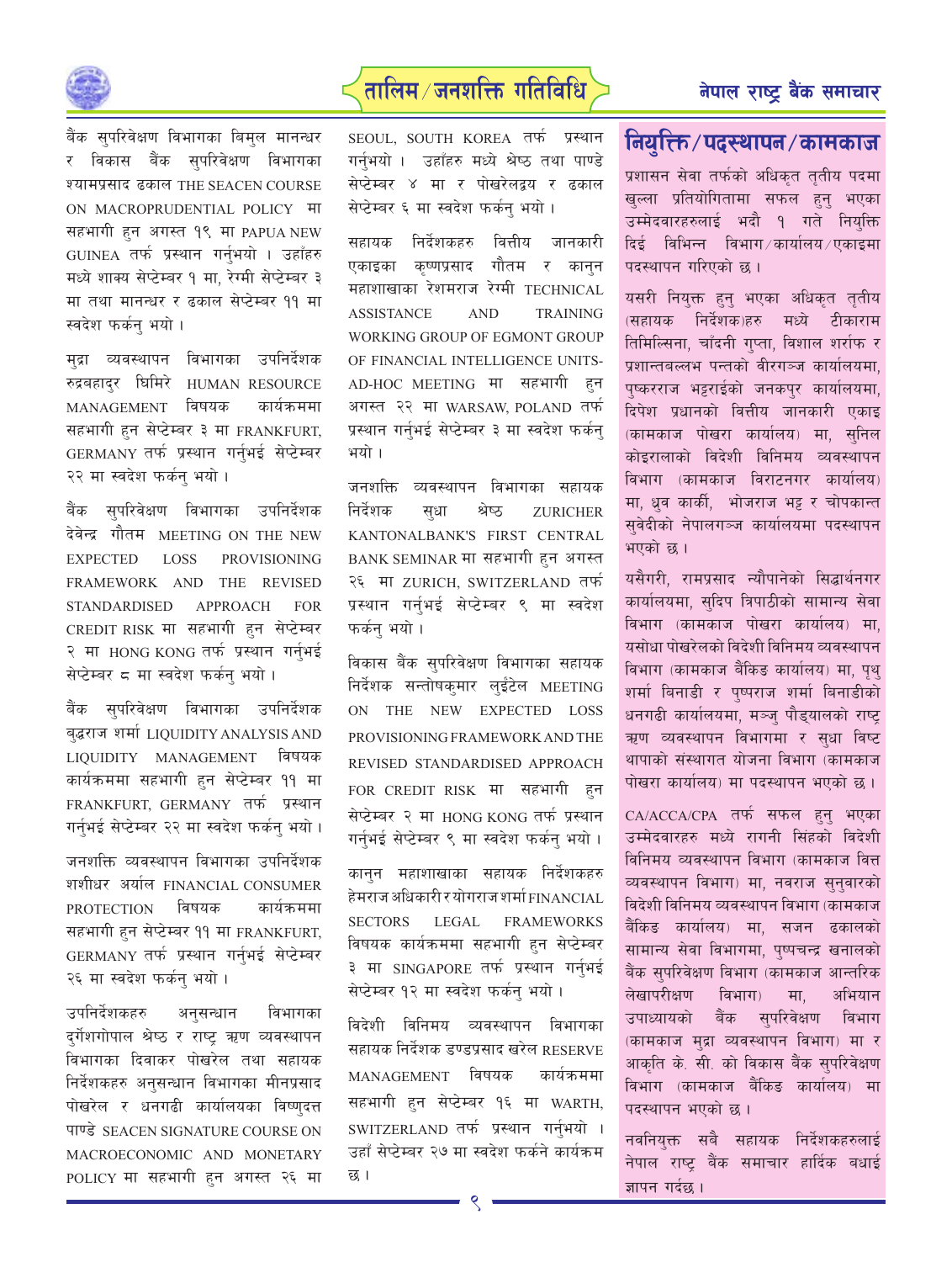



### देशको वर्तमान आर्थिक तथा वित्तीय स्थिति (आर्थिक वर्ष २०७३/७४ को पहिलो महिनाको तथ्याङ्कमा आधारित)

#### आर्थिक परिदृश्य

रहेको. वर्ष अनुकूल यस मनसुन बालीनालीमा उल्लेख्य महामारी रोग ⁄ कीराको प्रकोप नदेखिएको र रासायनिक मलका साथै किटनासक औषधीको उपलब्धता पनि सामान्य रहेकोले कृषि उत्पादनमा सकारात्मक प्रभाव पर्ने अपेक्षा छ । चालु आर्थिक वर्षमा पुँजीगत खर्चमा उल्लेख्य वृद्धि गर्नुका साथै सोको कार्यान्वयनका लागि जोड दिइएको एवम् पुनर्निर्माण कार्यले गति लिने सन्दर्भमा औद्योगिक क्षेत्र अन्तर्गत निर्माण सम्बद्ध उद्योगहरुको साथै समग्र उद्योग क्षेत्रको क्षमता उपयोग तथा उत्पादनमा विस्तार हुने अपेक्षा रहेको छ ।

गत वर्षको भूकम्प एवम् बन्द हड्तालका कारण सुस्त रहँदै आएको पर्यटन क्षेत्र समीक्षा अवधिसम्म पुनरुत्थान हुन सकेको छैन । वर्षात् एवम् अफ-सिजन समेत भएकोले पर्यटक स्तरीय होटलहरुमा बेड अक्पेन्सी दर औसत ३० प्रतिशतको हाराहारीमा रहेको अनुमान छ । मुलकको आर्थिक गतिविधिलाई चलायमान बनाउनमा प्रत्यक्ष एवम परोक्षरुपमा उल्लेख्य भूमिका निर्वाह गर्दै आएको विप्रेषण आप्रवाहको वृद्धि कमजोर हुँदै आएकोले यसबाट सेवा क्षेत्रको वृद्धिका साथै समग्र आर्थिक वृद्धिदर नै प्रभावित हुने जोखिम भने देखिएको छ ।

#### मुद्रास्फीति

वार्षिक बिन्दुगत उपभोक्ता मुद्रास्फीति २०७३ साउन महिनामा ८.६ प्रतिशत रहेको छ । खाद्य तथा पेय पदार्थ समूहको मुद्रास्फीति ९.३ प्रतिशत पुगेको छ । चिनी तथा चिनीजन्य पदार्थको मूल्य १९.५ प्रतिशत, दलहन तथा गेडागडीको मूल्य १८.७ प्रतिशत, तरकारीको मूल्य १७.९ प्रतिशत र फलफुलको मूल्य १७.५ प्रतिशतले वृद्धि भएको छ। गैर-खाद्य तथा सेवा समूहको मुद्रास्फीति ८.१ प्रतिशत पुगेको छ। लत्ताकपडा तथा जुत्ताको मूल्य ११.२ प्रतिशत र घरायसी सामान तथा सेवाको मुल्य ९.७ प्रतिशतले वृद्धि भएको छ।

समीक्षा अवधिमा क्षेत्रगत आधारमा उपभोक्ता मुद्रास्फीति पहाडमा १०.९ प्रतिशत, तराईमा ८.५ प्रतिशत, हिमालमा ७.१ प्रतिशत र काठमाडौं उपत्यकामा ७ प्रतिशत रहेको छ। नेपाल र भारतबीचको उपभोक्ता मुद्रास्फीति अन्तर ३.५ प्रतिशत (नेपाल ८.६ प्रतिशत, भारत ५.१ प्रतिशत) रहेको छ ।

समीक्षा अवधिमा वार्षिक बिन्दगत थोक मुद्रास्फीति दर ५.९ प्रतिशत रहेको छ । कषिजन्य वस्तुहरूको मुल्य सुचकाङ्ग ९.६ प्रतिशतले र स्वदेशमा उत्पादित वस्तुहरूको मूल्य सूचकाङ्ग ६ प्रतिशतले वृद्धि भएको छ भने आयातीत वस्तुहरूको मुल्य सुचकाङ्ग २.८ प्रतिशतले घटेको छ ।

#### राष्ट्रिय तलब तथा ज्यालादर सूचकाङ्क

समीक्षा अवधिमा वार्षिक बिन्दुगत राष्ट्रिय तलब तथा ज्यालादर सुचकाङ़ १४.९ प्रतिशतले वृद्धि भएको छ । तलब सूचकाङ्गमा १८.३ प्रतिशत र ज्यालादर सूचकाङ्कमा १४ प्रतिशतले वृद्धि भएको छ । निजामती सेवा, सैनिक तथा प्रहरी बल र शिक्षा उप-समूहहरूको तलब सूचकाङ्ग क्रमश: २४.२ प्रतिशत, २३.६ प्रतिशत र २०.७ प्रतिशतले वृद्धि भएको छ। निर्माण मजदर, कृषि मजदर र औद्योगिक मजदुरको ज्यालादर सूचकाङ्क क्रमशः २१.८ प्रतिशत, १३.९ प्रतिशत र ११.७ प्रतिशतले वद्धि भएको छ।

#### वैदेशिक व्यापार

आर्थिक बर्ष २०७३/७४ को पहिलो महिनामा कुल वस्त् निर्यात ७.७ प्रतिशतले वृद्धि भई रु. ६ अर्ब ९६ करोड पुगेको छ । भारततर्फ ०.८ प्रतिशत, चीनतर्फ ५८.५ प्रतिशत र अन्य मुलुकतर्फ १६.१ प्रतिशतले निर्यात बढेको छ । कुल वस्तु आयात १३ प्रतिशतले बढेर रु. ७० अर्ब ७२ करोड पुगेको छ। भारतबाट भएको आयात ९.५ प्रतिशत, चीनबाट भएको आयात १०.५ प्रतिशत र अन्य मुलुकबाट भएको आयात २६.२ प्रतिशतले बढेको छ ।

त्रिभुवन अन्तर्राष्ट्रिय विमानस्थल, सुख्खा वन्दरगाह, नेपालगंज, कैलाली र वीरगञ्ज भन्सारबाट भएको निर्यातमा वृद्धि भए तापनि अन्य भन्सार नाकाहरूबाट भएको निर्यातमा कमी आएको छ । आयाततर्फ वीरगञ्ज. बिराटनगर र त्रिभुवन अन्तर्राष्ट्रिय विमानस्थल भन्सार नाकाबाट भएको आयातमा कमी आएको छ भने अन्य नाकाबाट भएको आयातमा वृद्धि भएको छ ।

समीक्षा अवधिमा कुल वस्तु व्यापार घाटा १३.६ प्रतिशतले बढी रु. ६३ अर्ब ७६ करोड पगेको छ । निर्यात-आयात अनुपात ९.८ प्रतिशत रहेको छ ।

#### निर्यात आयात मुल्य सूचकाङ्क

आर्थिक वर्ष २०७३/७४ को पहिलो महिनामा भन्सार तथ्याङ्गमा आधारित निर्यातको एकाइ मूल्य सूचकाङ्क (Unit Value Index) वार्षिक बिन्द्गत आधारमा १६.५ प्रतिशतले वृद्धि भएको तर आयात मूल्य सूचकाङ्गमा ४.<mark>५</mark> प्रतिशतले कमी आएकोले व्यापारको सर्त (Terms of Trade) मा २२ प्रतिशतले स्*धार* भएको छ ।

#### सेवा तथा विप्रेषण आप्रवाह

समीक्षा अवधिमा कल सेवा आय १.५ प्रतिशतले घटेको र कुल सेवा खर्च १४.८ प्रतिशतले बढेको कारण खुद सेवा आय घाटा रु. ३ अर्ब २१ करोड पुगेको छ । पर्यटन आय ४९.४ प्रतिशतले वृद्धि भई रु. ३ अर्ब ६२ करोड पुगेको छ । विप्रेषण आप्रवाह २.५ प्रतिशतले घटी रु. ५१ अर्ब ९४ करोड पुगेको छ । खुद ट्रान्सफर आय २.५ प्रतिशतले कमी आई रु. ५९ अर्ब ७९ करोड पुगेको छ ।

#### चाल् खाता एवम् शोधनान्तर स्थिति

चाल खाता विप्रेषण आप्रवाह र वैदेशिक अनुदान घटेको कारण समीक्षा अवधिमा रु. २ अर्ब ३२ करोडले घाटामा रहेको छ । समग्र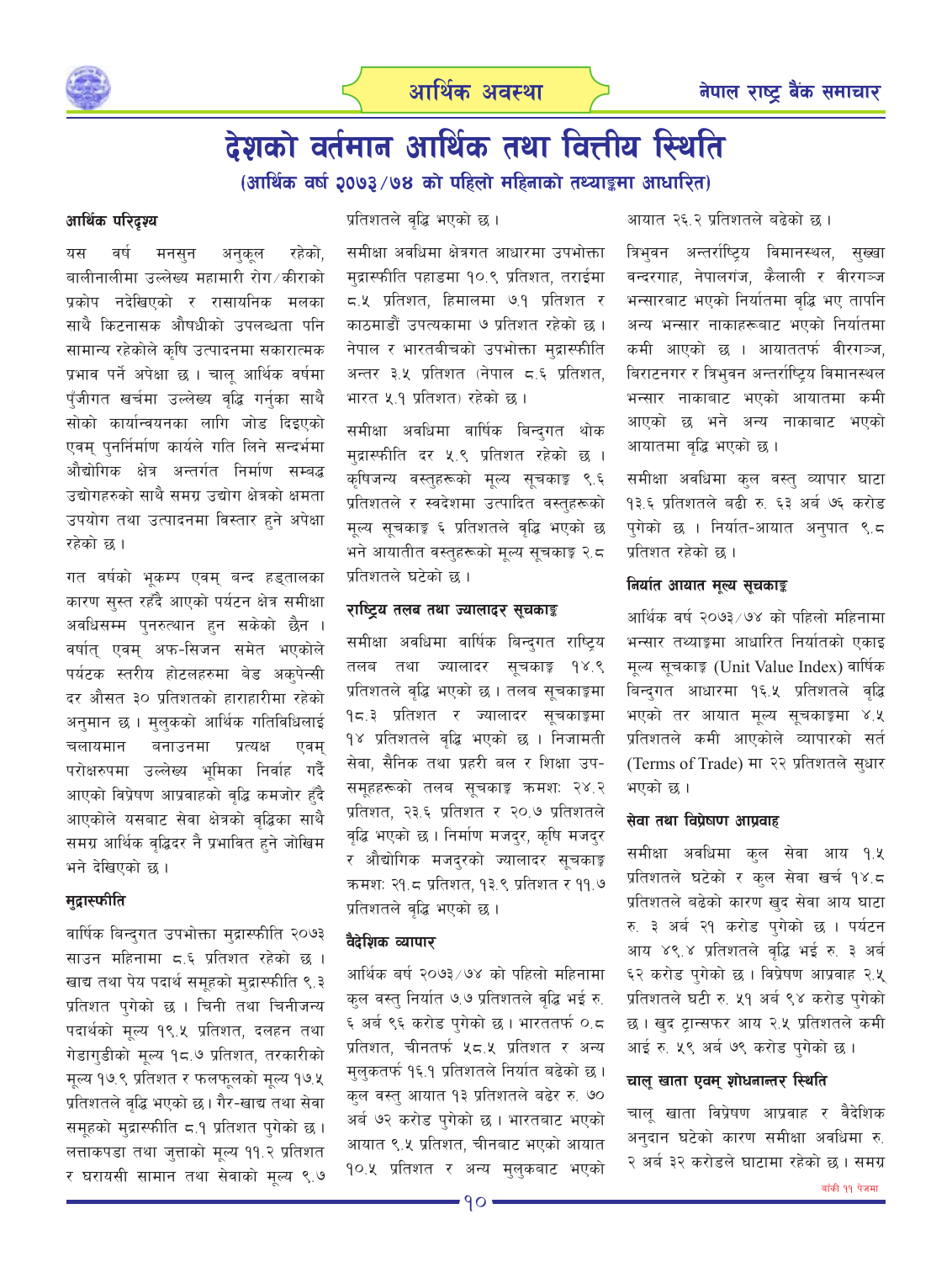

शोधनान्तर रु. २ अर्ब १३ करोडले घाटामा रहेको छ । पँजीगत ट्रान्सफर रु. ६१ करोड र प्रत्यक्ष वैदेशिक लगानी आप्रवाह रु. १ अर्ब २३ करोड रहेको छ ।

#### विदेशी विनिमय सञ्चिति

कुल विदेशी विनिमय सञ्चिति २०७३ साउन मसान्तमा रु. १०४१ अर्ब ९७ करोड पुगेको छ । कुल विदेशी विनिमय सञ्चिति मध्ये नेपाल राष्ट्र बैंकमा रहेको सञ्चिति रु. ८८१ अर्ब ४७ करोड पुगेको छ । बैंक तथा वित्तीय संस्थाहरू (नेपाल राष्ट् बैंक बाहेक) सँग रहेको विदेशी विनिमय सञ्चिति रु. १६० अर्ब ४९ करोड पुगेको छ । कुल सञ्चितिमा भारतीय मुद्रा सञ्चितिको अंश २२ प्रतिशत रहेको छ।

#### सञ्चिति पर्याप्तता सचकहरू

आर्थिक वर्ष २०७३/७४ को पहिलो महिनाको आयातलाई आधार मान्दा बैकिङ्ग क्षेत्रसँग रहेको विदेशी विनिमय सञ्चिति १५.१ महिनाको वस्तु आयात र १२.७ महिनाको वस्तु तथा सेवा आयात धान्न पर्याप्त रहने देखिन्छ । विदेशी विनिमय सञ्चितिको कुल गार्हस्थ्य उत्पादन, कुल आयात र विस्तृत मुद्राप्रदायसँगका अनुपातहरू क्रमश: ४६.३ प्रतिशत, १०६ प्रतिशत र ४६.३ प्रतिशत रहेका छन् ।

#### कच्चा पेट्रोलियम तथा सुनको मूल्य र विनिमय दर प्रवृत्ति

अन्तर्राष्ट्रिय बजारमा कच्चा पेट्रोलियम (Crude Oil Brent) को मूल्य २०७३ साउन मसान्तमा १ प्रतिशतले वृद्धि भई प्रति ब्यारल अमेरिकी डलर ४८.२७ कायम भएको छ । सुनको मूल्य २०७३ साउन मसान्तमा २०.१ प्रतिशतले वृद्धि भई प्रति आउन्स अमेरिकी डलर १३४४ पुगेको छ । २०७३ साउन मसान्तमा अमेरिकी डलर एकको खरिद विनिमय दर रु. १०६.७२ पुगेको छ ।

#### सरकारी बजेट तथा खर्च/राजश्व/नगद मौज्दात

आर्थिक वर्ष २०७३/७४ को पहिलो महिनामा नगद प्रवाहमा आधारित नेपाल सरकारको

बजेट रु. ५२ अर्ब ४ करोडले बचतमा रहेको छ । नगद प्रवाहमा आधारित कुल सरकारी खर्च रु. २ अर्ब ३१ करोड पुगेको छ । चालू खर्च बढेर रु. २ अर्ब ३० करोड पुगेको छ । पँजीगत खर्च रु. १० लाख मात्र भएको छ।

समीक्षा अवधिमा नेपाल सरकारको कुल राजस्व सङ्कलन ३६ प्रतिशतले वृद्धि भई रु. ४१ अर्ब ७ करोडमा पुगेको छ । स्रोत परिचालनको तुलनामा सरकारी खर्च न्यून भएकोले २०७३ साउन मसान्तमा नेपाल सरकारको नेपाल राष्ट्र बैंकमा रु. १८४ अर्ब ९७ करोड नगद मौज्दात कायम रहेको छ ।

#### मुद्राप्रदाय

समीक्षा अवधिमा विस्तृत मुद्राप्रदाय ०.२ प्रतिशतले बढेको छ । वार्षिक बिन्दगत आधारमा २०७३ साउन मसान्तमा विस्तृत मुद्राप्रदाय २०.५ प्रतिशतले बढेको छ । खुद वैदेशिक सम्पत्ति (विदेशी विनिमय मूल्याङ्कन नाफा / नोक्सान समायोजित) रु. २ अर्ब १३ करोडले घटेको छ । सञ्चित मुद्रा ४.८ प्रतिशतले घटेको छ । वार्षिक बिन्दुगत आधारमा २०७३ साउन मसान्तमा उक्त मुद्रा १९.५ प्रतिशतले बढेको छ ।

#### कुल आन्तरिक कर्जा

समीक्षा अवधिमा कुल आन्तरिक कर्जा २.१ प्रतिशतले घटेको छ । वार्षिक बिन्दगत आधारमा २०७३ साउन मसान्तमा यस्तो कर्जा १८.१ प्रतिशतले बढेको छ । मौद्रिक क्षेत्रको निजी क्षेत्रमाथिको दावी १.१ प्रतिशतले बढेको छ । वार्षिक बिन्दुगत आधारमा निजी क्षेत्रमाथिको दावी २०७३ साउन मसान्तमा २४.५ प्रतिशतले बढेको छ।

#### निक्षेप सङ्कलन

समीक्षा अवधिमा तथा वित्तीय बैंक संस्थाहरूको निक्षेप ०.१ प्रतिशतले बढेको छ । वाणिज्य बैंक र वित्त कम्पनीहरुको निक्षेप क्रमशः ०.३ प्रतिशत र २.१ प्रतिशतले बढेको छ भने विकास बैंकहरुको निक्षेप ०.३ प्रतिशतले घटेको छ । वार्षिक बिन्द्गत आधारमा २०७३ साउन मसान्तमा बैंक तथा वित्तीय संस्थाहरूको निक्षेप २०.५ प्रतिशतले बढेको छ ।

#### कर्जा पवाह

समीक्षा अवधिमा बैंक तथा वित्तीय संस्थाहरूबाट निजी क्षेत्रतर्फ प्रवाहित कर्जा ०.७ प्रतिशतले बढेको छ । वाणिज्य बैंक र वित्त कम्पनीहरुको कर्जा प्रवाह क्रमश: 0.९ प्रतिशत र ०.५ प्रतिशतले बढेको छ भने विकास बैंकहरुको ०.६ प्रतिशतले घटेको छ । वार्षिक बिन्द्गत आधारमा २०७३ साउन मसान्तमा बैंक तथा वित्तीय संस्थाहरूबाट निजी क्षेत्रतर्फ प्रवाहित कर्जा २५.१ प्रतिशतले बतेको छ ।

समीक्षा अवधिमा कृषि क्षेत्रतर्फको कर्जा ०.६ प्रतिशत, औद्योगिक उत्पादन क्षेत्रतर्फको कर्जा 0.३ प्रतिशत, निर्माण क्षेत्रतर्फको कर्जा १.४ प्रतिशत, थोक तथा खुद्रा व्यापारतर्फको कर्जा ०.३ प्रतिशत, सेवा उद्योगतर्फको कर्जा १.७ प्रतिशत र यातायात, सञ्चार तथा सार्वजनिक सेवा क्षेत्रतर्फको कर्जा ०.७ प्रतिशतले बढेको छ।

२०७३ साउनसम्ममा बैंक तथा वित्तीय संस्थाहरूको लगानीमा रहिरहेको कर्जामध्ये ६०.७ प्रतिशत कर्जा घर जग्गाको धितोमा र १५ प्रतिशत कर्जा चालू सम्पत्ति (कृषि तथा गैर-कृषिजन्य वस्त् को धितोमा प्रवाह भएको छ ।

२०७३ साउनसम्ममा बैंक तथा वित्तीय संस्थाहरूको कुल लगानीमा रहेको कर्जामध्ये घरजग्गा (Real Estate) क्षेत्रमा रु. २५३ अर्ब ४२ करोड (प्रति ग्राहक रु. १ करोडभन्दा कमको रु. १४५ अर्ब ८८ करोडको आवासीय घरकर्जा समेत) रहेको छ । उक्त कर्जा बैंक तथा वित्तीय संस्थाहरूबाट प्रवाहित कुल कर्जाको १५ प्रतिशत हुन आउँछ । २०७३ साउन मसान्तमा बैंक तथा वित्तीय संस्थाहरूले सेयरको धितोमा प्रवाह गरेको मार्जिन प्रकृतिको कर्जा कुल कर्जाको २.२ प्रतिशत (रु. ३७ अर्ब २८ करोड) रहेको छ भने वाणिज्य बैंकहरूबाट साना तथा मभ्हौला